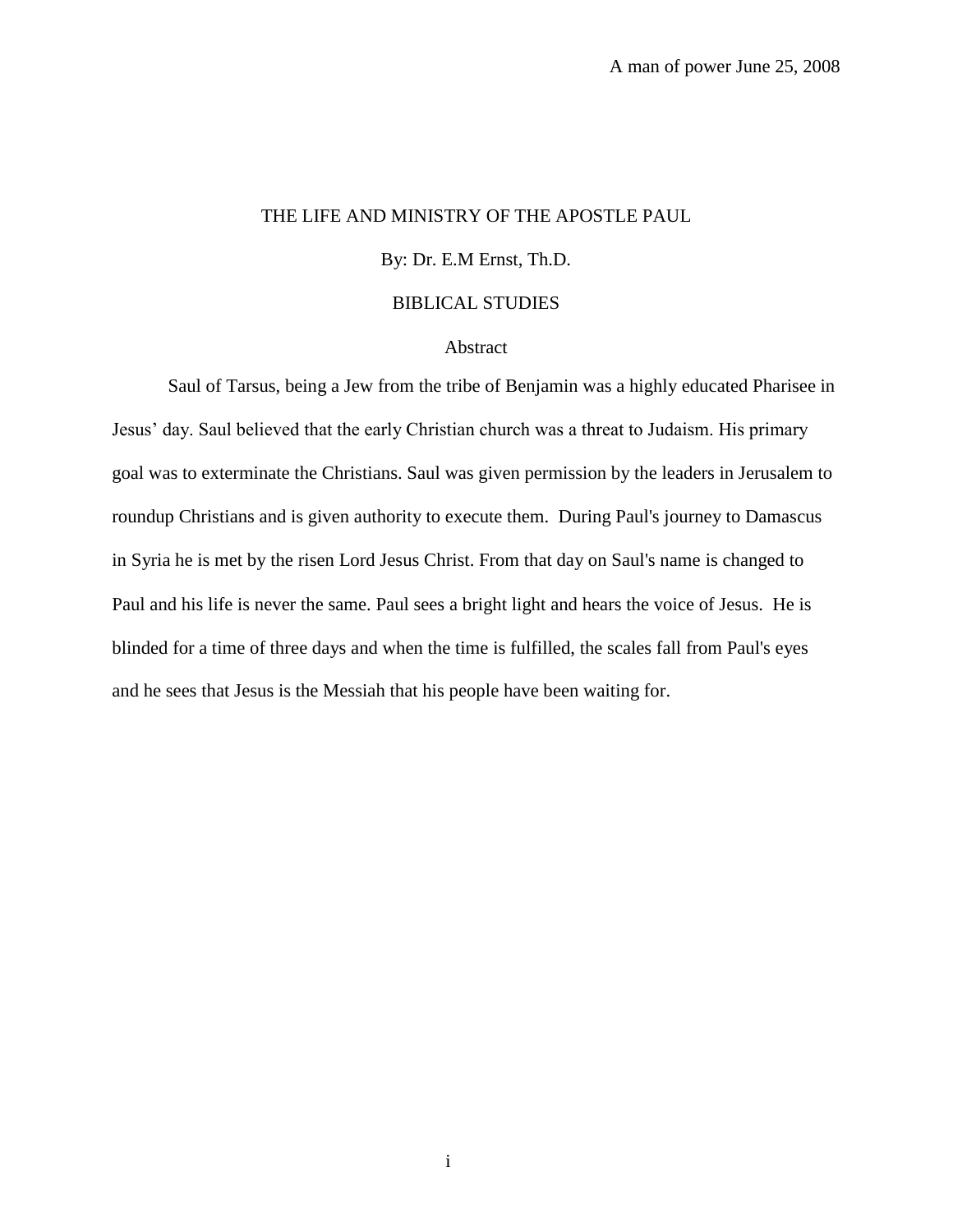# **CONTENTS**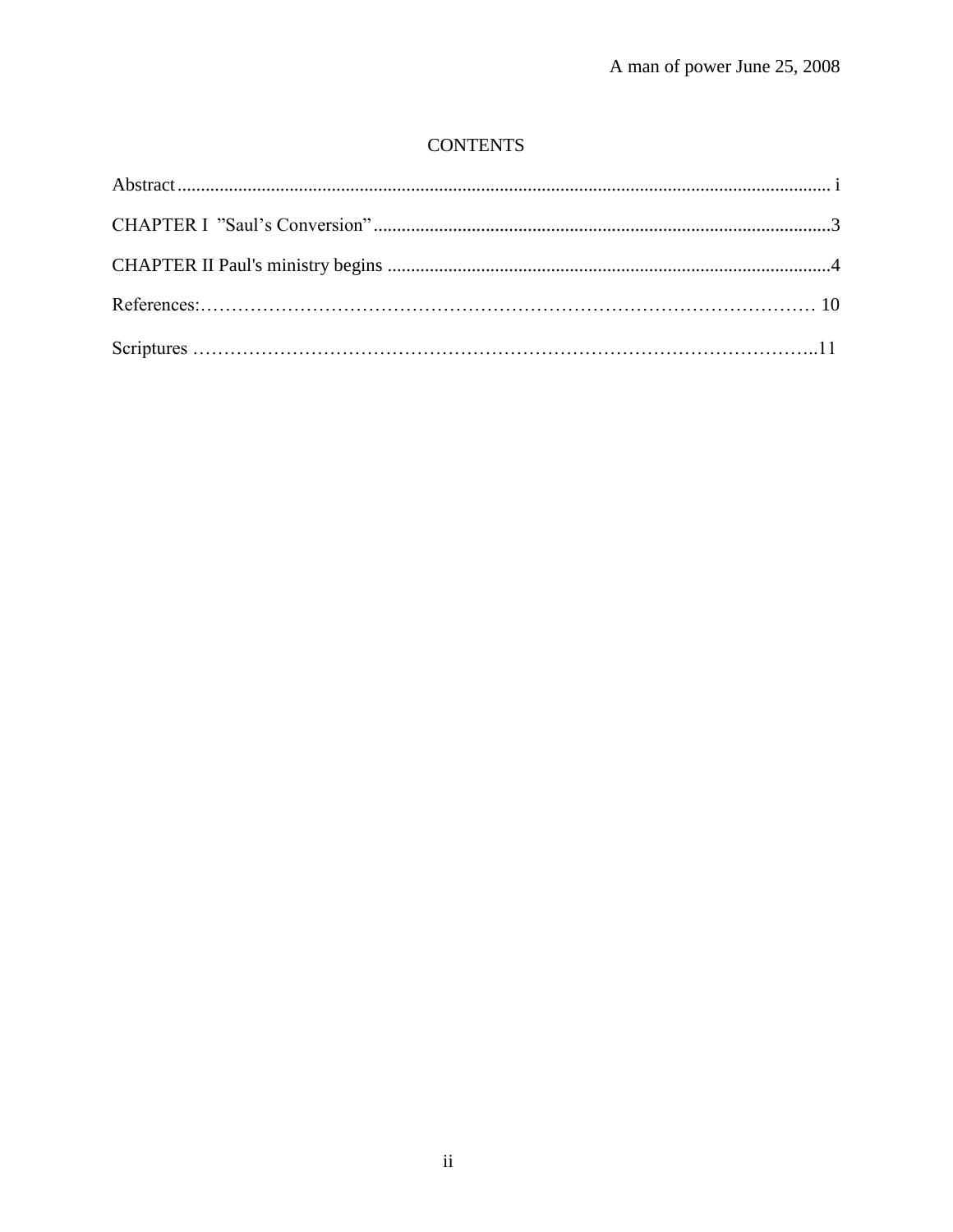## CHAPTER I

## "Saul's Conversion"

In the Bible, The book of "Acts" according to the apostles is written by Luke and documents actions of the early church.

After Jesus' resurrection and ascension to heaven the church underwent severe persecution and in response to that, believers fled to cities and disbursed over Asia Minor.

The Jews felt that the Church of Jesus Christ also known as "The Way" was a huge threat to their traditions, customs and by acknowledging that Jesus was God in the flesh, was equivalent to blaspheme. They felt it was their job to stamp out this new movement. One such group was the Sanhedrin (keepers of the Mosaic Law) in Jerusalem. Even though they had been waiting for their long promised Messiah, their pride kept them from seeing that Jesus was the fulfillment of the Old Testament prophecies.

In Acts chapter seven we read one of the Hellenic Jews Stephen, becomes a martyr for Jesus Christ. This is where Stephen gives a discourse about Jesus. Stephen starts with the call of Abraham, goes down through the patriarchs, and how God delivers Israel through the hand of Moses, then how Moses wrote about the coming Messiah. Stephen rebukes the crowd and tells them that they are resisting the Holy Spirit by not accepting Jesus and His sacrifice. This infuriates the Pharisees and they stone Stephen to death. As Stephen is being stoned, he sees the risen Savior and asks Jesus to receive his spirit.

In Acts chapter 7:58, we are introduced to Saul. He is close enough to the situation to hold the cloaks of those who would stone the martyr Stephen. Saul participating in this event shows us his deep involvement with Stephen's death. Saul has the opportunity to speak up and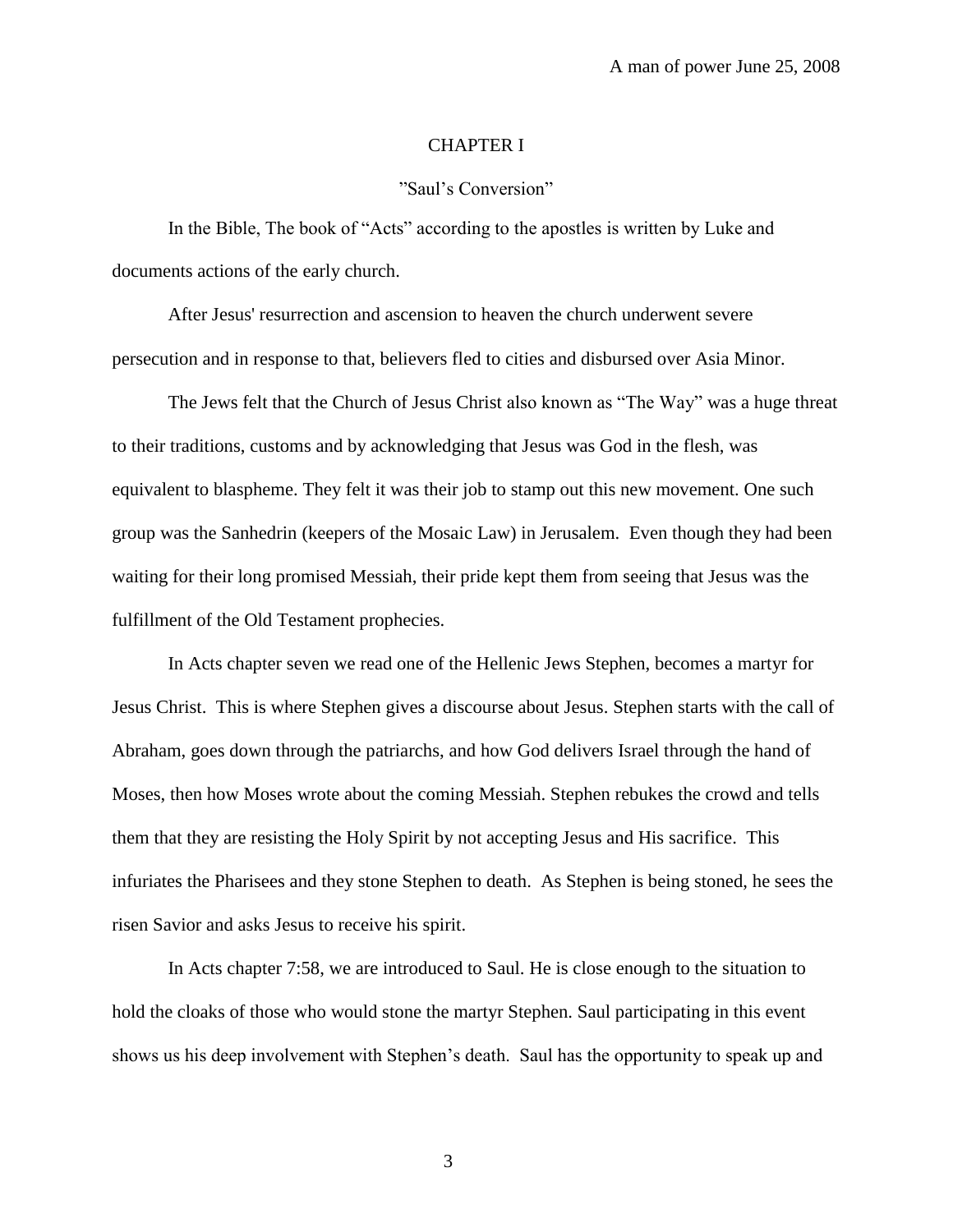save Stephen's life, but he didn't. Therefore, being a partaker and witness to Stephen's death makes Saul just as guilty and therefore, an accomplice to his death.

As I read this chapter. I can't help but wonder if the Pharisees really thought this was a threat to Judaism or more of a threat to their power and their control over the Jewish people.

What would make them so angry that they would commit murder and think that they were doing God's service? In the book of Genesis we read about the pride and anger that caused the fall of Lucifer and Cain killing his brother Abel. I suppose the same rage surfaced in the hearts of these unregenerate Pharisees enough for them to commit murder as well.

Persecution of the church intensifies. Acts chapter 8 tells us Saul goes house to house dragging off men and women and committing them to prison for their faith in Christ.(Acts 8:1-3)

As I read chapters 7 and 8 in the book of Acts and how Saul persecutes the believers for their faith in Jesus Christ. I have one question, who does this guy think he is? Upon further investigation of Saul, we find that he was born in Tarsus to an Israelite family of the tribe of Benjamin. He is brought up with compliance and law and he being admitted to the Sanhedrin as a Pharisee means that he was an expert in the Old Testament Jewish law and a Roman Citizen which would make him the equivalent of a doctor in our day. In Saul's mind he was protecting the very essence of the Old Testament law.

Acts chapter 9 Saul is still incited to anger and murder, he asks for letters from the Chief Priests to go to every synagogue in Damascus so that he can continue arresting, imprisoning and murdering those who believe in Jesus.

On his way to Damascus Saul is confronted by the risen Lord and Savior Jesus Christ. Acts Chapter 9:3-9 gives an account of what happens to Saul. This brings to mind as I think about saying from "being kicked off your high horse."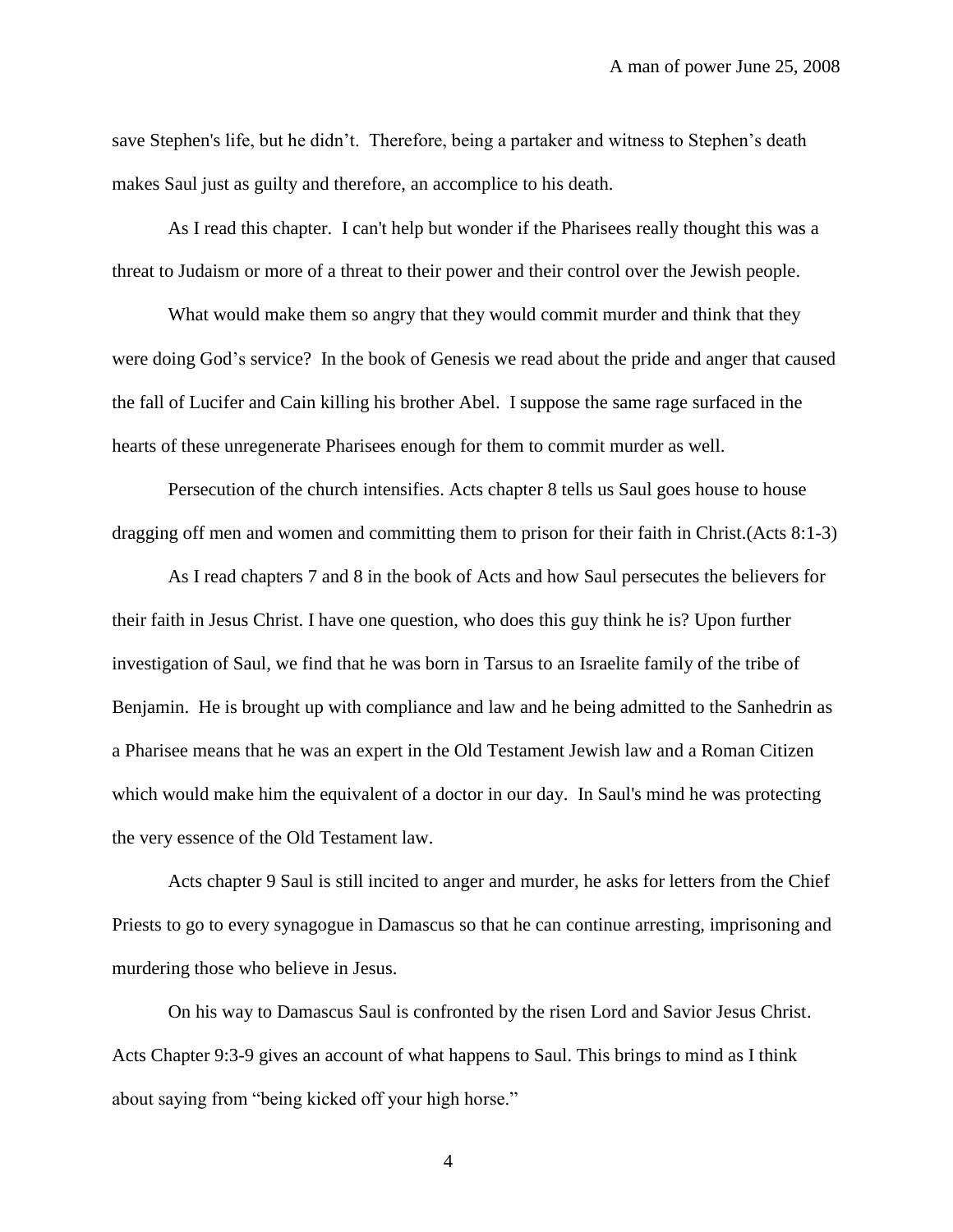Saul has what the Bible says appears as scales on his eyes and he cannot see. The Bible further says he didn't eat or drink for three days. Jesus appears to Ananias and sends His disciple to visit Saul. Notably Ananias is alarmed because he has heard of Saul's reputation and how he persecutes the brethren everywhere, but nevertheless Ananias obeys God's command. He goes and seeks out Saul, Ananias prays for Saul, the Bible says something like scales fell from his eyes and he could see. Saul arose and was baptized. He ate, spent some days with the disciples in Damascus, and his life was never the same.

I see the scales that fell from Saul's eyes being representative of our own pride and arrogance when we think we know better than God knows. This is what the Bible calls the "Veil" (2 Corinthians 3:16) being removed from the eyes of our understanding being enlightened and getting a Spirit of Wisdom and revelation knowledge of Jesus Christ (Ephesians 1:17). As Saul beholds a glimpse of his risen Savior he is faced with his own sinfulness. He changes his name from Saul (His Jewish name) to Paul (His Gentile name) as he is a new creation in Christ. The Greek translation of Saul, means "Asked of God", but the Greek translation of Paul means "little". (Standard Educational Corporation, 1988, p.945 dictionary)

The Bible doesn't tell us what kind of Revelation Paul received over those three days but as you read through the Book of Acts, Paul commits his whole life, mind, actions and being to sharing the Gospel of Jesus Christ with the lost and dying world even until his own death at the hand of Emperor Nero.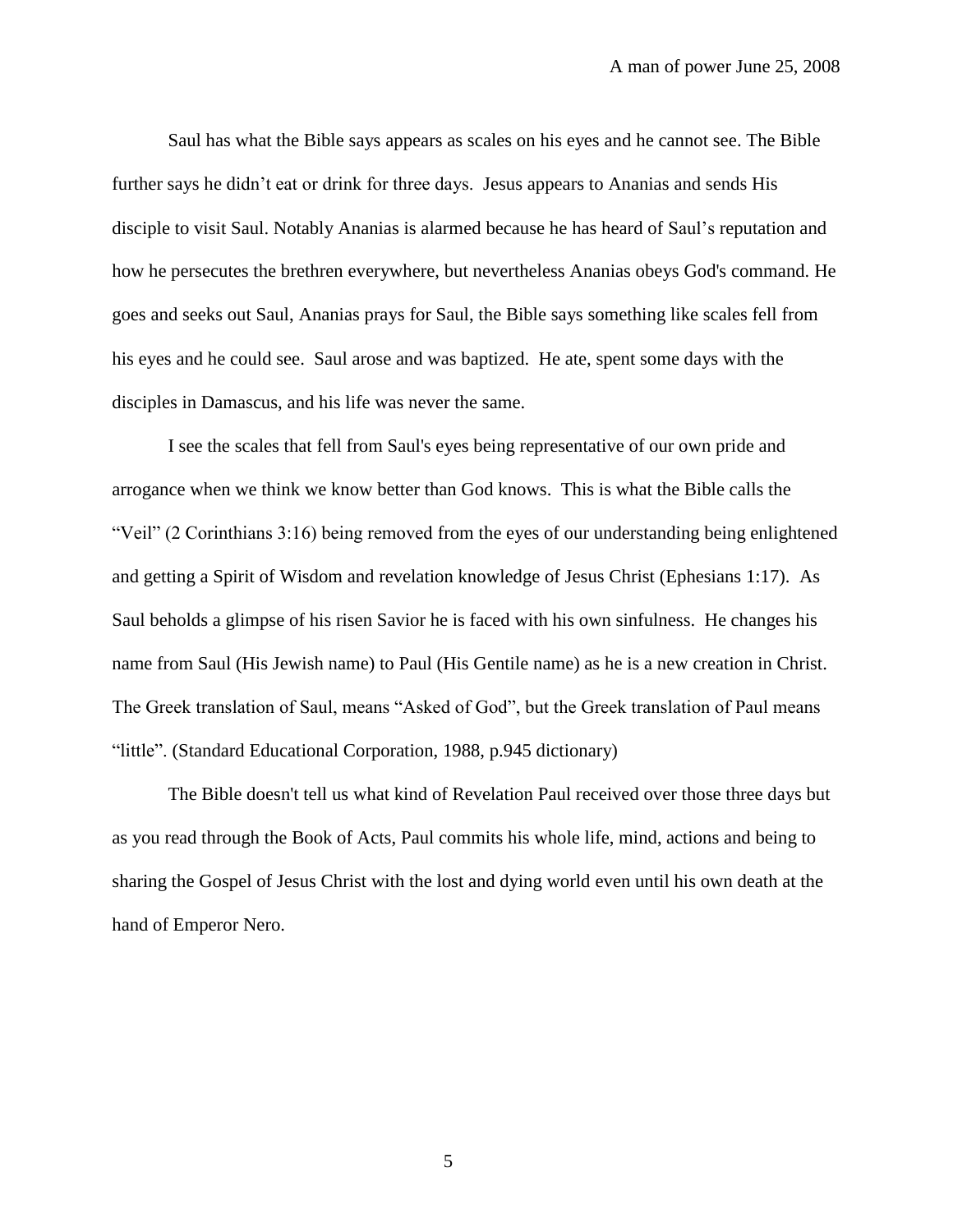## CHAPTER II

#### "Paul's Ministry Begins"

The apostle Paul gives us little glimpses throughout books of the New Testament that he penned by his own hand, about his life changing experiences. The New Testament is compiled of 27 books, 12 of them Paul wrote, which accounts for 44% of the New Testament. He chronicles his journeys triumphs, setbacks, partners in ministry and the powerful ways the Lord worked in his life.

Paul's ministry starts in Damascus and 37A.D. He traveled on three missionary journeys through the Roman and Greek Empires. He is imprisoned in Judea, proceeds on a voyage to Rome where he is imprisoned until his death in 67A.D.

Paul tells us that after his conversion, Galatians 1:17 says that Jesus instructs him to go to desert of Arabia it is there Paul is trained to preach the Gospel. Some people may wonder why Jesus did not send Paul out immediately after his conversion; I have a theory about this.

Although, it is possible to commit large passages of Scripture to memory, sometimes distorting and manipulating the Scriptures to fit our own beliefs; I believe Paul needed special instruction on how Jesus was the fulfillment of the Old Testament Law. We cannot begin to fully understand the Gospel until we are converted, filled with the Holy Spirit and have a life changing experience.

The scales are removed from our eyes and we come face-to-face with the risen Lord. If that does not happen the Bible becomes just another book. Once God's word is written on our hearts, our spirits grow and we start to live by Jesus' principles and understand salvation in Christ. Until we are filled with the Holy Spirit, life means very little. At this time Paul received such deep and intense revelation directly from Jesus that his mind, heart and spirit could barely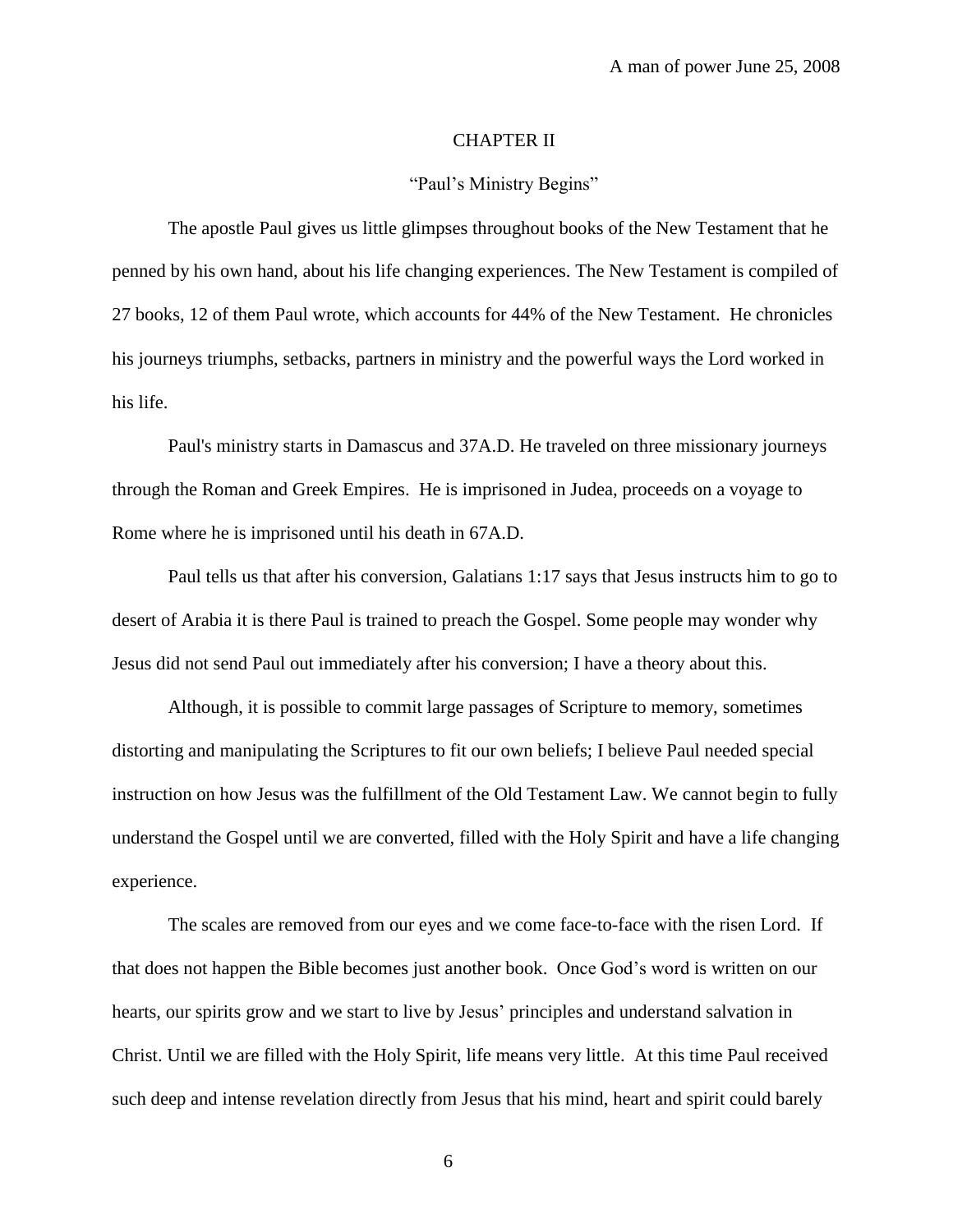contain it. We can say that we know our Lord, but until we do what he says are actions our empty.

The Apostle Paul's first missionary journey starts out in Antioch he travels with his Ministry companions, Barnabas and Mark. (Acts 14:28) Paul and his companions cover the area of Antioch, Cyprus, Syria and Paphos. They sailed to Phrygia, which is now southern Turkey, and continued to Perga, Iconimum, Lystra, Pisidia back to Syria. Paul's first missionary journey lasts about six years from 44 A.D to 50 A.D. (Acts 13:4-6, 14:3, 14:21, 14:24-28.

As Paul starts his second missionary journey about 51 A.D. and his ministry companion is Silas. Paul and Silas travel to Derby and Lystra where they find Timothy, a young man with a Jewish mother and Greek father. The Bible tells us it was Paul's custom to first visit the synagogue to preach to the Jews, then to the Gentiles. Timothy is converted and joins Paul as his ministry companion. They travel through Asia Minor to Galatia, Macedonia and areas of Greece. It's during this time that Paul meets Aquilla and Priscilla all three are tent makers. As Paul befriends the people he disciples, he establishes churches in order to have a meeting place where new believers can be taught and disciples could grow up in the body of Christ. Paul's second journey comes to a close around 54 A.D. (Acts 16:14-34, Acts 17:14-15, 18:-5,23 & 26.)

Paul's third journey begins in 54 A.D. (Acts 18:23) Paul proceeds to visit all of the early churches that he started, Timothy joins him while he is traveling. He writes letters to the churches and addresses very controversial topics about the law, prophets; behavior towards one another; God and how to live our lives (Acts 19:9-22). It is during Paul's final missionary journey he is beaten and brought before the Sanhedrin. He preaches Jesus Christ to them and tells them he will be a witness or martyr in Rome (Acts 23:12) Paul is sent to the governor, and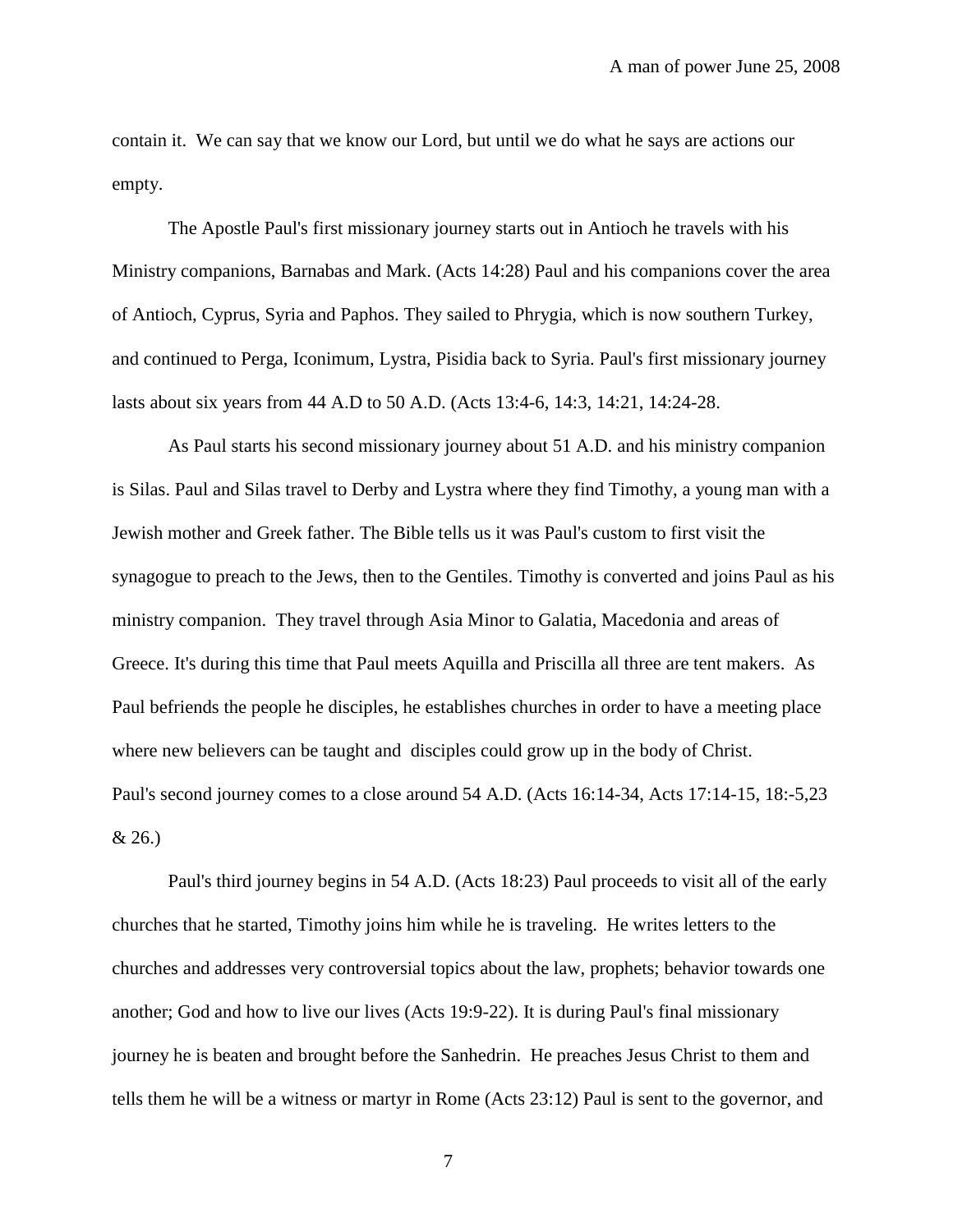because no one wants to deal with him and because some of the Jews vowed to kill Paul. He is sent to Rome because he is Roman citizen, he then appeals to Caesar Acts.25:11.

Paul writes most of his letters to the churches from a prison cell being chained to Roman soldiers. Paul ministers to his guards while some profess faith in Christ and are part of Caesar's household. Paul is beheaded by Emperor Nero and 67A.D. I think his life is best summed up in the Scriptures:

*Rom 1:16-77 I am not ashamed of the gospel , because it is the power of God for the salvation of everyone who believes: first for the Jew, then for the Gentile. 17 For in the gospel a righteousness from God is revealed, a righteousness that is by faith from first to last, just as it is written: "The righteous will live by faith."* 

During Paul's missionary journeys he often encountered violence, verbal abuse and loneliness, ship wrecks, stoning and gets caught up in a riot in Ephesus. He also saw miracles and he knew his life would not come to an end until his journey was finished. Paul had an audience with kings, governors and a Caesar. He saw doors open for ministry as people were healed and raised from the dead. When he spoke he had the power of the Holy Spirit with him. When Paul went into a town he never left it the way he found it.

The Apostle Paul had been a murderer and a persecutor of Christians but once Jesus, the risen LORD appeared to him he was never the same he gave his life for the sake of Christ and the furthering of the Gospel message.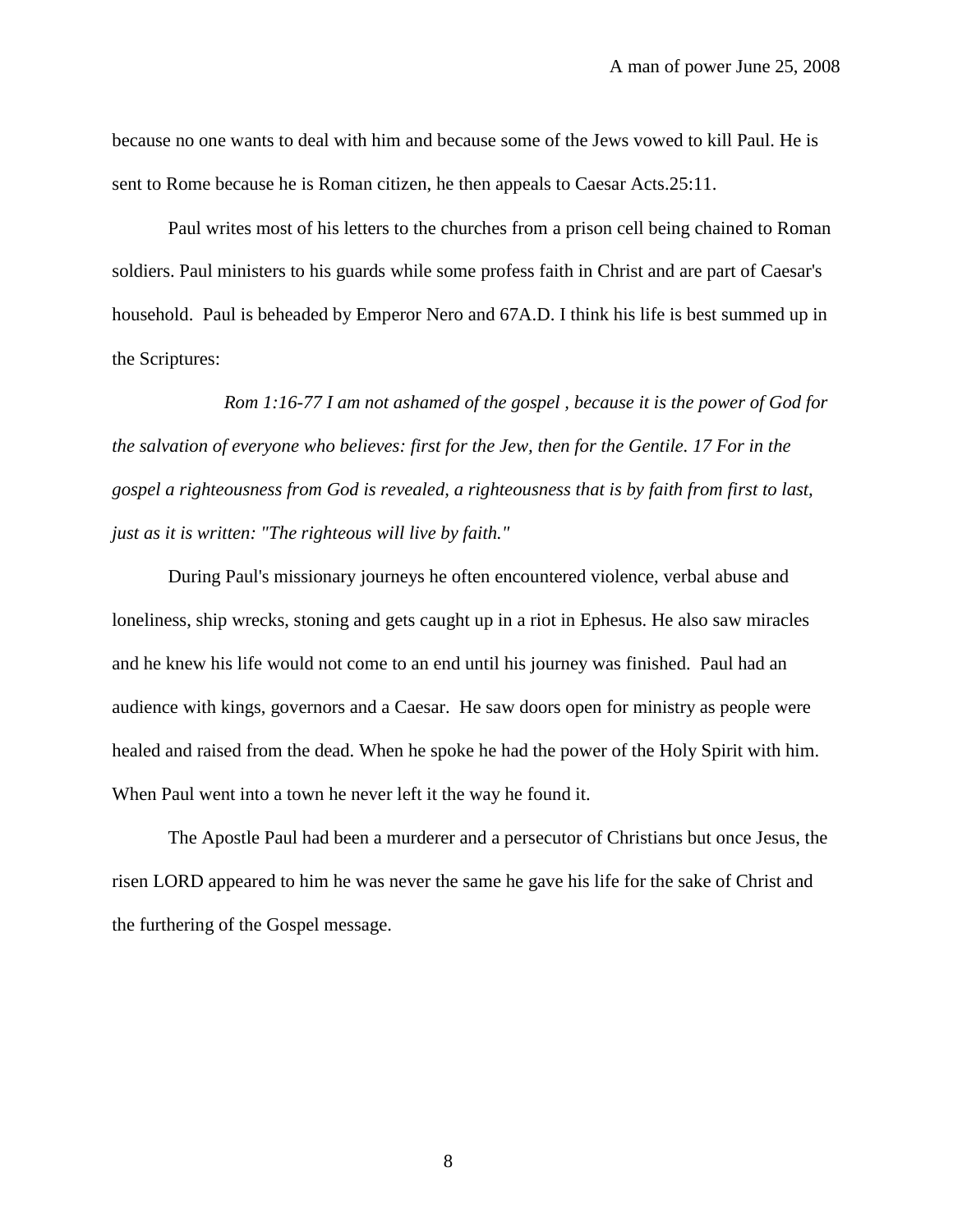References:

Gimbrone, Weintstein. (Writer), & Joel Rizor. (Director). (2000). The Story of the

Apostle Paul [Television series episode]. In Robb Weller & Gary H. Grossman (Producers),

*History Channel A& E Productions*. New York: History Channell.

Standard Educational Corporation. (1988). In *New American Standard* (Vol. 5, p. E134).

Chicago: Standard Educational Corp.

("Dake Reference," Word search Vol. 7)

("PC Study Bible," Version 4)

Stanley M. Horton. (2001). *ACTS*. Springfield, MO: Author. (Original work published

1981 (Stanley M. Horton, 1981/2001)

John Macarthur. (1997). *The Macarthur Study Bible* (1st ed., Vol. 1) [New King James

Version]. Nashville, Tenn, USA: Word Bibles.

[www.biblestudy.org/apostlepaul/timeline1.html](http://www.biblestudy.org/apostlepaul/timeline1.html) June 7, 2008

#### **Who are the** *Pharisees?*

*Pharisee* means "to separate" or "separated." Pharisaism was a major "school of thought" or sect of the Jews. Popular at the time of Jesus (John 7:48) they were known for their rigid adherence to the letter of the law (Acts 26:5, Matthew 23:3, Luke 11:39, etc.).

Jesus frequently rebuked the Pharisees for their self-righteous, unmerciful, hypocritical way of life (Matthew 9:11, 23:14; John 8:7, Luke 18:11, etc.).

The Sanhedrim (Sanhedrin) is the supreme council of the Jews composed of 70 elders plus the high priest (as president of council) that had jurisdiction over religious matters. In the New Testament, the Sanhedrim is also referred to as the "chief priests and elders of the people" (Matthew 26:3).

(Standard Educational Corporation, 1988, p.945 dictionary)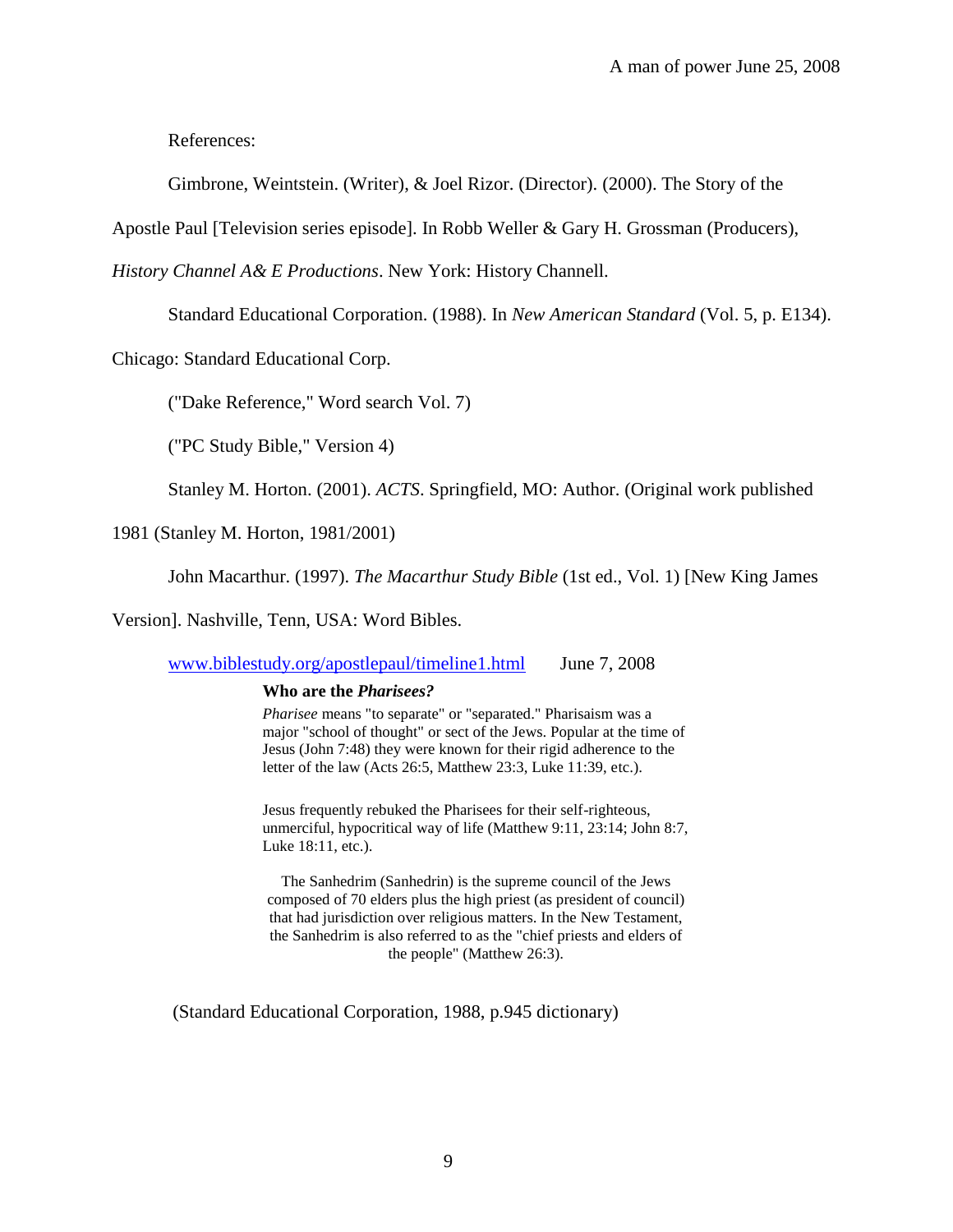### *Scripture references:*

*Acts 7:1 Stephen's Address: The Call of Abraham Then the high priest said, "Are these things so?" 2 And he said,"Brethren and fathers, listen: The God of glory appeared to our father Abraham when he was in Mesopotamia, before he dwelt in Haran, 3 and said to him, 'Get out of your country and from your relatives, and come to a land that I will show you.' 4 Then he came out of the land of the Chaldeans and dwelt in Haran. And from there, when his father was dead, He moved him to this land in which you now dwell. 5 And God gave him no inheritance in it, not even enough to set his foot on. But even when Abraham had no child, He promised to give it to him for a possession, and to his descendants after him. 6 But God spoke in this way: that his descendants would dwell in a foreign land, and that they would bring them into bondage and oppress them four hundred years. 7'And the nation to whom they will be in bondage I will judge,' said God, 'and after that they shall come out and serve Me in this place.' 8 Then He gave him the covenant of circumcision; and so Abraham begot Isaac and circumcised him on the eighth day; and Isaac begot Jacob, and Jacob begot the twelve patriarchs. 9 The Patriarchs in Egypt "And the patriarchs, becoming envious, sold Joseph into Egypt. But God was with him 10 and delivered him out of all his troubles, and gave him favor and wisdom in the presence of Pharaoh, king of Egypt; and he made him governor over Egypt and all his house. 11 Now a famine and great trouble came over all the land of Egypt and Canaan, and our fathers found no sustenance. 12 But when Jacob heard that there was grain in Egypt, he sent out our fathers first. 13 And the second time Joseph was made known to his brothers, and Joseph's family became known to the Pharaoh. 14 Then Joseph sent and called his father Jacob and all his relatives to him, seventyfive people. 15 So Jacob went down to Egypt; and he died, he and our fathers. 16 And they were carried back to Shechem and laid in the tomb that Abraham bought for a sum of money from the*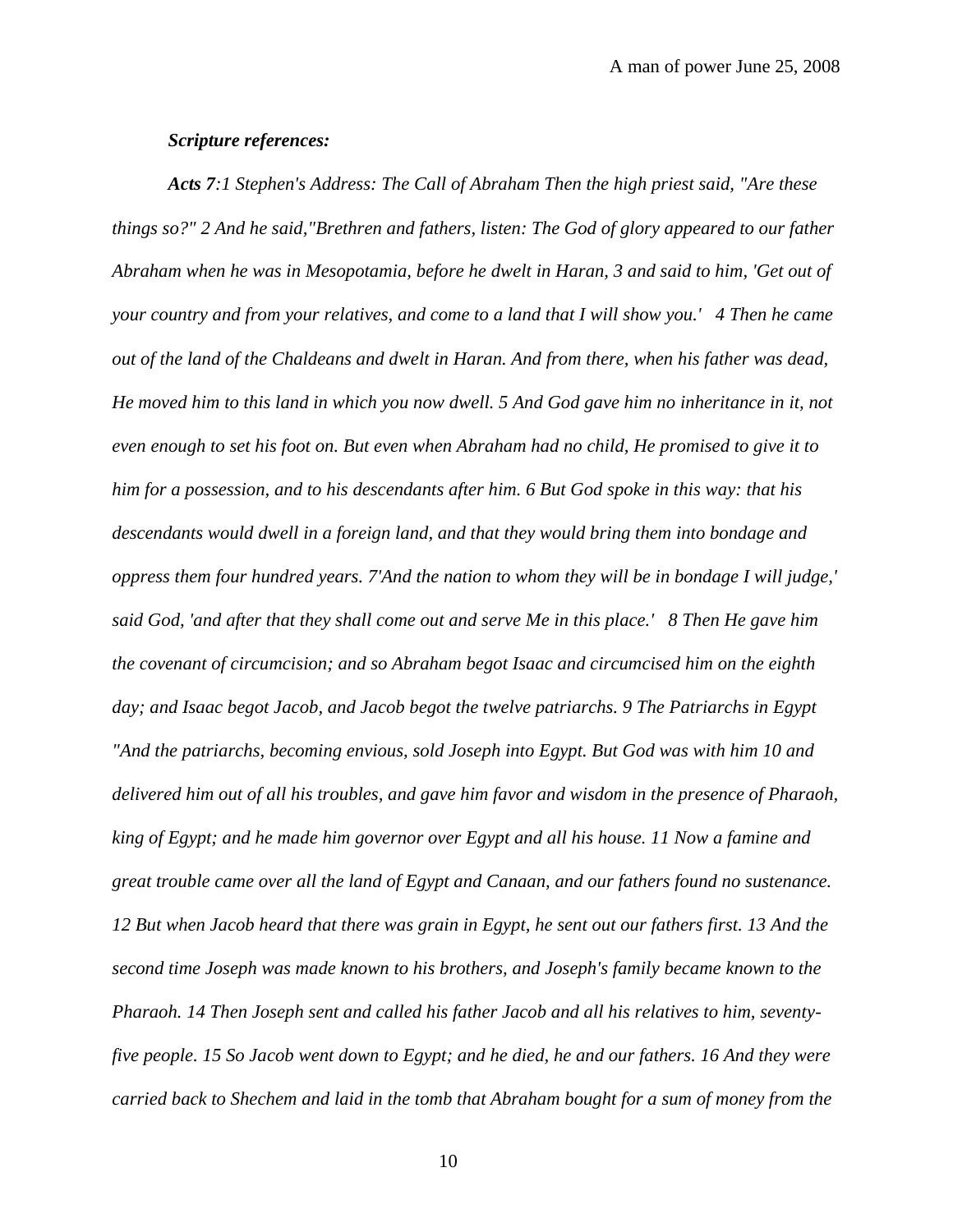*sons of Hamor, the father of Shechem. 17 God Delivers Israel by Moses "But when the time of the promise drew near which God had sworn to Abraham, the people grew and multiplied in Egypt 18 till another king arose who did not know Joseph. 19 This man dealt treacherously with our people, and oppressed our forefathers, making them expose their babies, so that they might not live. 20 At this time Moses was born, and was well pleasing to God; and he was brought up in his father's house for three months. 21 But when he was set out, Pharaoh's daughter took him away and brought him up as her own son. 22 And Moses was learned in all the wisdom of the Egyptians, and was mighty in words and deeds.23 "Now when he was forty years old, it came into his heart to visit his brethren, the children of Israel. 24 And seeing one of them suffer wrong, he defended and avenged him who was oppressed, and struck down the Egyptian. 25 For he supposed that his brethren would have understood that God would deliver them by his hand, but they did not understand. 26 And the next day he appeared to two of them as they were fighting, and tried to reconcile them, saying, 'Men, you are brethren; why do you wrong one another?' 27 But he who did his neighbor wrong pushed him away, saying, 'Who made you a ruler and a judge over us? 28 Do you want to kill me as you did the Egyptian yesterday?' 29 Then, at this saying, Moses fled and became a dweller in the land of Midian, where he had two sons. 30 "And when forty years had passed, an Angel of the Lord appeared to him in a flame of fire in a bush, in the wilderness of Mount Sinai. 31 When Moses saw it, he marveled at the sight; and as he drew near to observe, the voice of the Lord came to him, 32 saying, 'I am the God of your fathers — the God of Abraham, the God of Isaac, and the God of Jacob.' And Moses trembled and dared not look. 33'Then the LORD said to him, "Take your sandals off your feet, for the place where you stand is holy ground. 34 I have surely seen the oppression of My people who are in Egypt; I have heard their groaning and have come down to deliver them. And now come, I*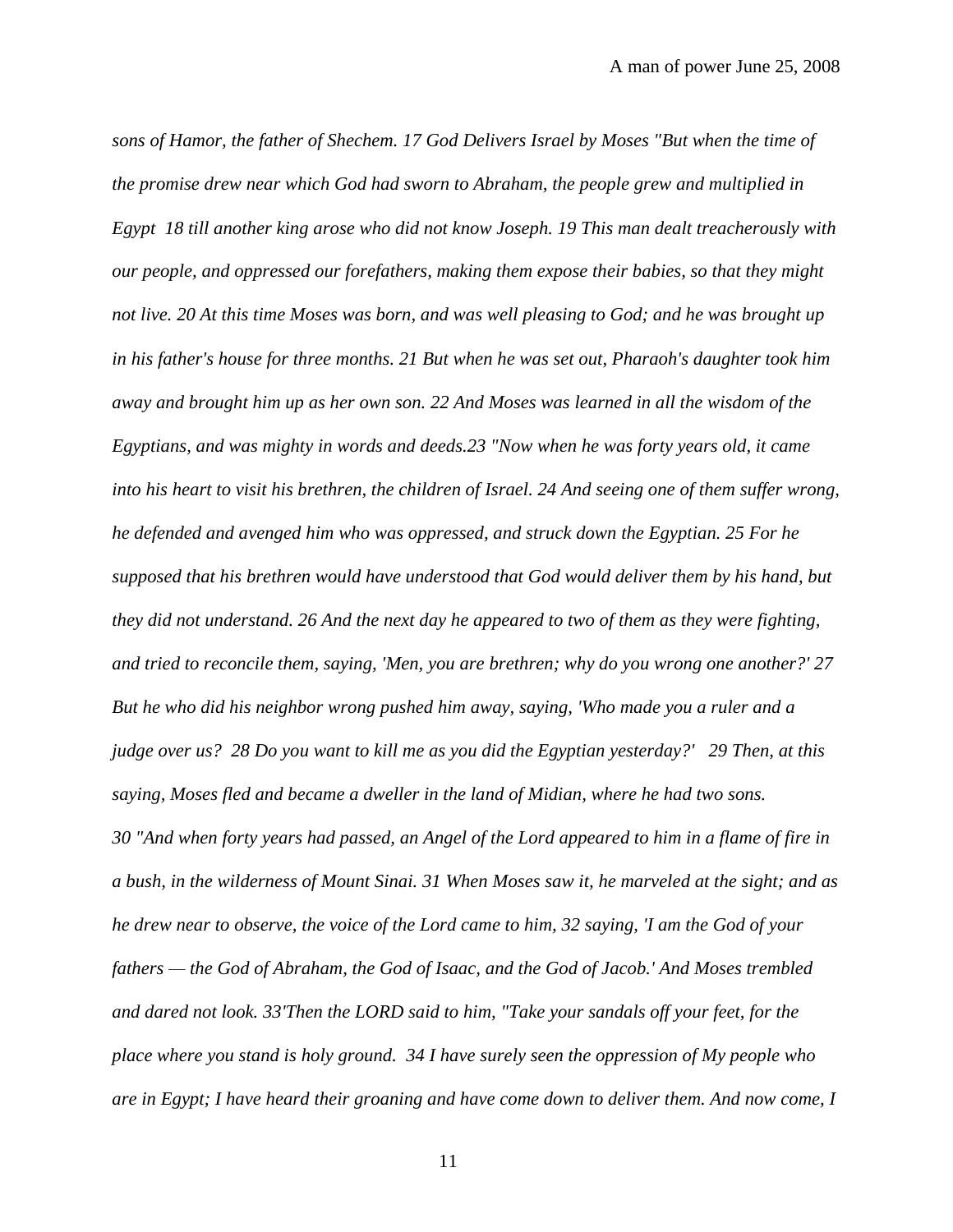*will send you to Egypt."' 35 "This Moses whom they rejected, saying, 'Who made you a ruler and a judge?' is the one God sent to be a ruler and a deliverer by the hand of the Angel who appeared to him in the bush. 36 He brought them out, after he had shown wonders and signs in the land of Egypt, and in the Red Sea, and in the wilderness forty years. 37 Israel Rebels Against God "This is that Moses who said to the children of Israel, 'The LORD your God will raise up for you a Prophet like me from your brethren. Him you shall hear.' 38 "This is he who was in the congregation in the wilderness with the Angel who spoke to him on Mount Sinai, and with our fathers, the one who received the living oracles to give to us, 39 whom our fathers would not obey, but rejected. And in their hearts they turned back to Egypt, 40 saying to Aaron, 'Make us gods to go before us; as for this Moses who brought us out of the land of Egypt, we do not know what has become of him.' 41 And they made a calf in those days, offered sacrifices to the idol, and rejoiced in the works of their own hands. 42 Then God turned and gave them up to worship the host of heaven, as it is written in the book of the Prophets: 'Did you offer Me slaughtered animals and sacrifices during forty years in the wilderness,O house of Israel? 43 You also took up the tabernacle of Moloch,And the star of your god Remphan,Images which you made to worship;And I will carry you away beyond Babylon.' 44 God's True Tabernacle "Our fathers had the tabernacle of witness in the wilderness, as He appointed, instructing Moses to make it according to the pattern that he had seen, 45 which our fathers, having received it in turn, also brought with Joshua into the land possessed by the Gentiles, whom God drove out before the face of our fathers until the days of David, 46 who found favor before God and asked to find a dwelling for the God of Jacob. 47 But Solomon built Him a house.*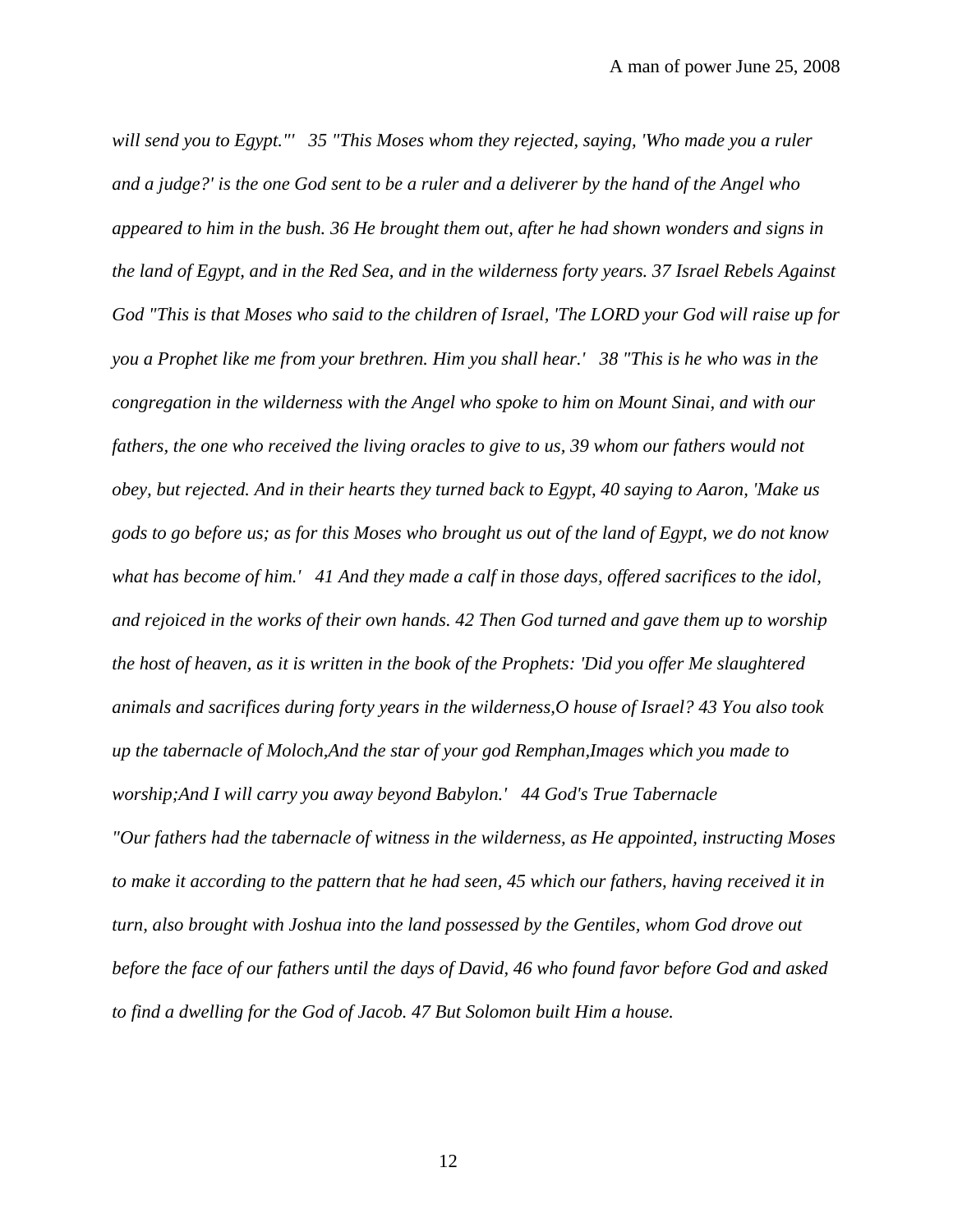*48 "However, the Most High does not dwell in temples made with hands, as the prophet says: 49'Heaven is My throne,And earth is My footstool.What house will you build for Me? says the LORD,Or what is the place of My rest? 50 Has My hand not made all these things?'* 

*51 Israel Resists the Holy Spirit "You stiff-necked and uncircumcised in heart and ears! You always resist the Holy Spirit; as your fathers did, so do you. 52 Which of the prophets did your fathers not persecute? And they killed those who foretold the coming of the Just One, of whom you now have become the betrayers and murderers, 53 who have received the law by the direction of angels and have not kept it."54 Stephen the Martyr When they heard these things they were cut to the heart, and they gnashed at him with their teeth. 55 But he, being full of the Holy Spirit, gazed into heaven and saw the glory of God, and Jesus standing at the right hand of God, 56 and said, "Look! I see the heavens opened and the Son of Man standing at the right hand of God!"57 Then they cried out with a loud voice, stopped their ears, and ran at him with one accord; 58 and they cast him out of the city and stoned him. And the witnesses laid down their clothes at the feet of a young man named Saul. 59 And they stoned Stephen as he was calling on God and saying, "Lord Jesus, receive my spirit." 60 Then he knelt down and cried out with a loud voice,"Lord, do not charge them with this sin." And when he had said this, he fell asleep. NKJV*

*Acts 8:1-3 Now Saul was consenting to his death. At that time a great persecution arose against the church which was at Jerusalem; and they were all scattered throughout the regions of Judea and Samaria, except the apostles. 2 And devout men carried Stephen to his burial, and made great lamentation over him. 3 As for Saul, he made havoc of the church, entering every house, and dragging off men and women, committing them to prison. NKJV*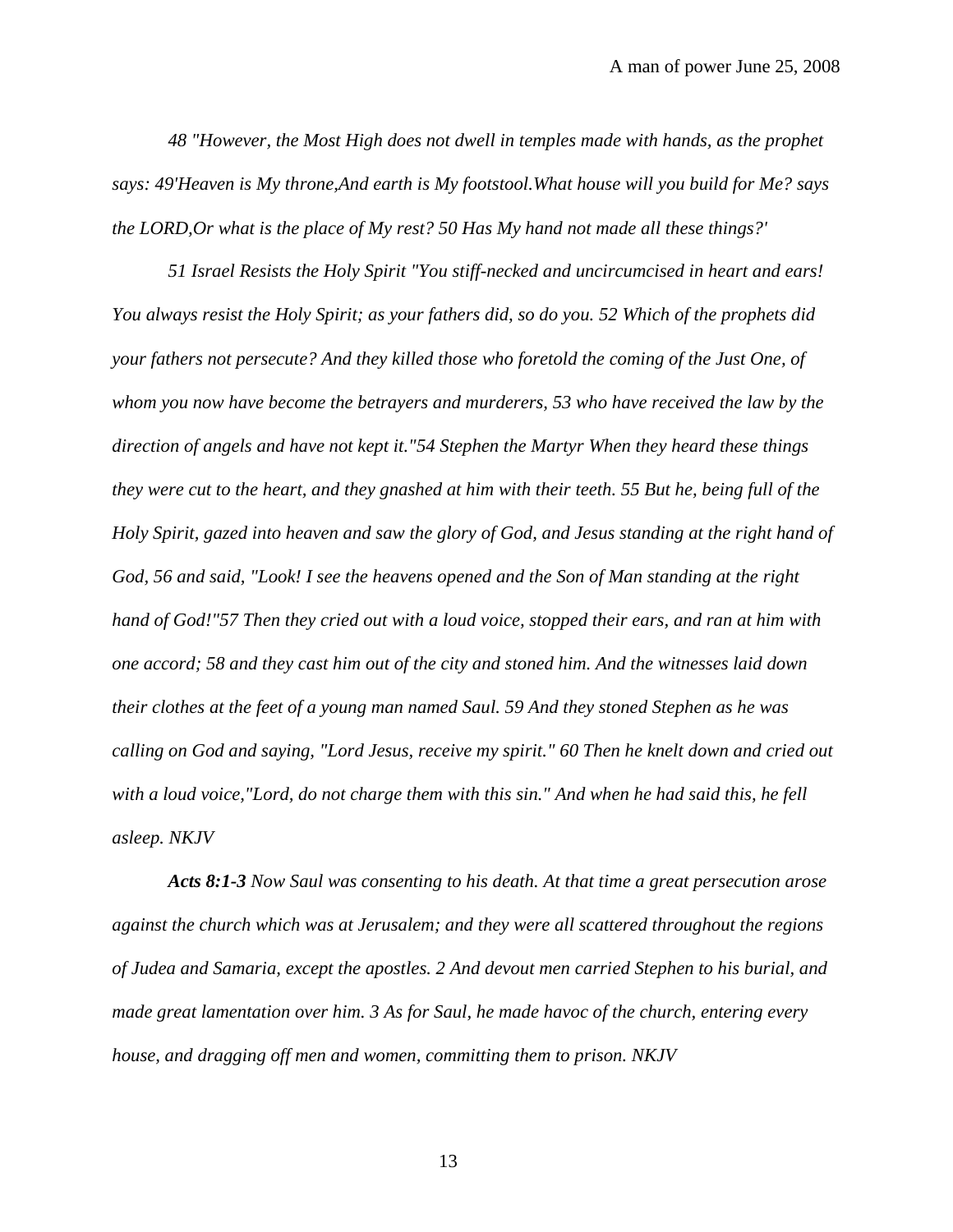*Acts 9:3-9 As he journeyed he came near Damascus, and suddenly a light shone around him from heaven. 4 Then he fell to the ground, and heard a voice saying to him, "Saul, Saul, why are you persecuting Me?" And he said, "Who are You, Lord?"Then the Lord said, "I am Jesus, whom you are persecuting. It is hard for you to kick against the goads." 6 So he, trembling and astonished, said, "Lord, what do You want me to do?"Then the Lord said to him, "Arise and go into the city, and you will be told what you must do." 7 And the men who journeyed with him stood speechless, hearing a voice but seeing no one. 8 Then Saul arose from the ground, and when his eyes were opened he saw no one. But they led him by the hand and brought him into Damascus. 9 And he was three days without sight, and neither ate nor drank. NKJV*

*2 Cor 3:16 Nevertheless when one turns to the Lord, the veil is taken away. NKJV*

*Eph 1:17 that the God of our Lord Jesus Christ, the Father of glory, may give to you the spirit of wisdom and revelation in the knowledge of Him,NKJV*

*Gal 1:17 nor did I go up to Jerusalem to those who were apostles before me; but I went to Arabia, and returned again to Damascus. NKJV*

*2 Cor 11:22-33Are they Hebrews? So am I. Are they Israelites? So am I. Are they the seed of Abraham? So am I. 23 Are they ministers of Christ? — I speak as a fool — I am more: in labors more abundant, in stripes above measure, in prisons more frequently, in deaths often. 24 From the Jews five times I received forty stripes minus one. 25 Three times I was beaten with rods; once I was stoned; three times I was shipwrecked; a night and a day I have been in the deep; 26 in journeys often, in perils of waters, in perils of robbers, in perils of my own countrymen, in perils of the Gentiles, in perils in the city, in perils in the wilderness, in perils in the sea, in perils among false brethren; 27 in weariness and toil, in sleeplessness often, in hunger and thirst, in fastings often, in cold and nakedness — 28 besides the other things, what*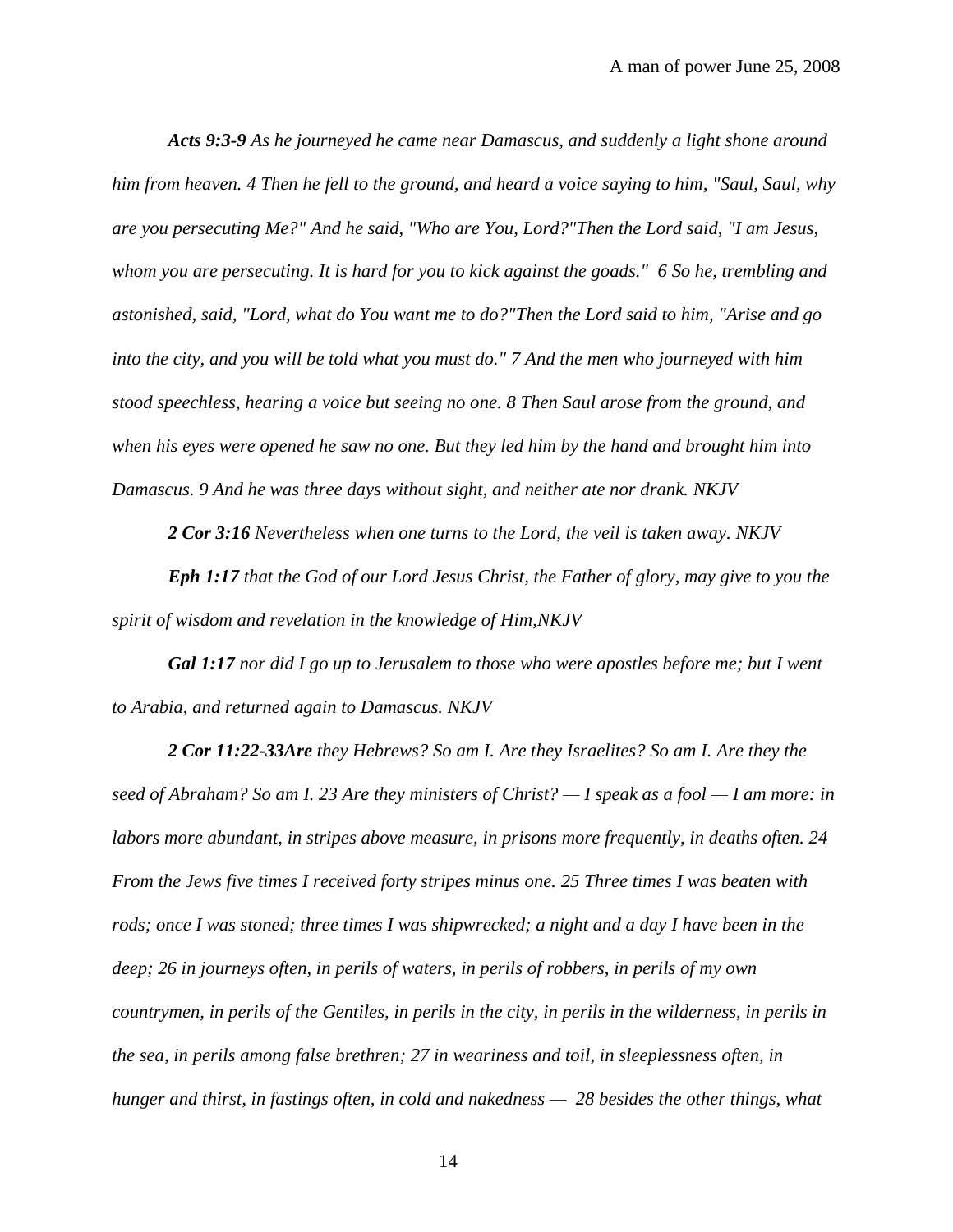*comes upon me daily: my deep concern for all the churches. 29 Who is weak, and I am not weak? Who is made to stumble, and I do not burn with indignation? 30 If I must boast, I will boast in the things which concern my infirmity. 31 The God and Father of our Lord Jesus Christ, who is blessed forever, knows that I am not lying. 32 In Damascus the governor, under Aretas the king, was guarding the city of the Damascenes with a garrison, desiring to arrest me; 33 but I was let down in a basket through a window in the wall, and escaped from his hands. NKJV*

*Acts 13:4-6 So, being sent out by the Holy Spirit, they went down to Seleucia, and from there they sailed to Cyprus. 5 And when they arrived in Salamis, they preached the word of God in the synagogues of the Jews. They also had John as their assistant.* 

*6 Now when they had gone through the island to Paphos, they found a certain sorcerer, a false prophet, a Jew whose name was Bar-Jesus, NKJV*

*Acts 14:19-28 Then Jews from Antioch and Iconium came there; and having persuaded the multitudes, they stoned Paul and dragged him out of the city, supposing him to be dead. 20 However, when the disciples gathered around him, he rose up and went into the city. And the next day he departed with Barnabas to Derbe. 21 Strengthening the Converts And when they had preached the gospel to that city and made many disciples, they returned to Lystra, Iconium, and Antioch, 22 strengthening the souls of the disciples, exhorting them to continue in the faith, and saying, "We must through many tribulations enter the kingdom of God." 23 So when they had appointed elders in every church, and prayed with fasting, they commended them to the Lord in whom they had believed. 24 And after they had passed through Pisidia, they came to Pamphylia. 25 Now when they had preached the word in Perga, they went down to Attalia. 26 From there they sailed to Antioch, where they had been commended to the grace of God for the work which they had completed. 27 Now when they had come and gathered*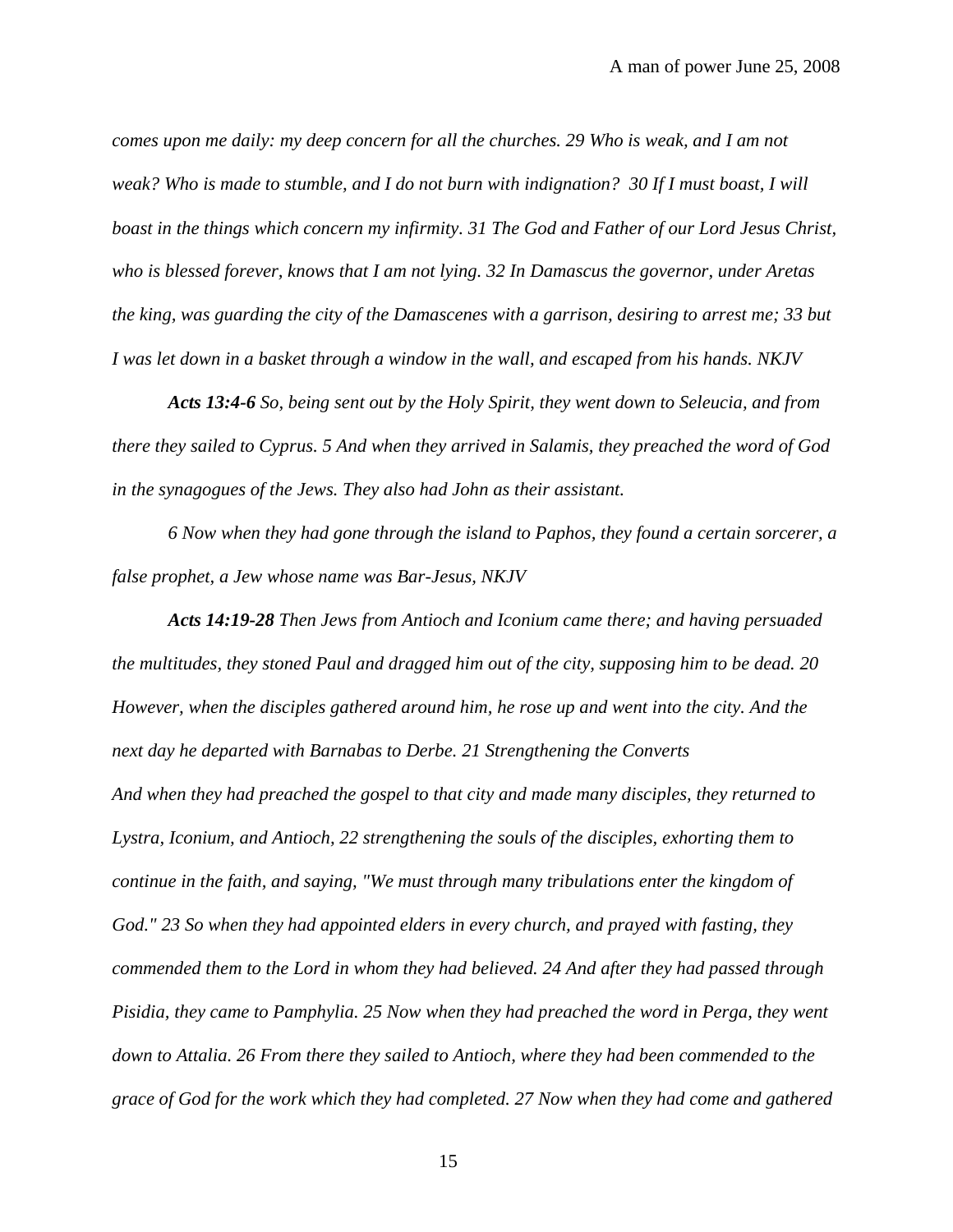*the church together, they reported all that God had done with them, and that He had opened the door of faith to the Gentiles. 28 So they stayed there a long time with the disciples. NKJV*

*Acts 16:14-34 14 Now a certain woman named Lydia heard us. She was a seller of purple from the city of Thyatira, who worshiped God. The Lord opened her heart to heed the things spoken by Paul. 15 And when she and her household were baptized, she begged us, saying, "If you have judged me to be faithful to the Lord, come to my house and stay." So she persuaded us. 16 Paul and Silas Imprisoned Now it happened, as we went to prayer, that a certain slave girl possessed with a spirit of divination met us, who brought her masters much profit by fortune-telling. 17 This girl followed Paul and us, and cried out, saying, "These men are the servants of the Most High God, who proclaim to us the way of salvation." 18 And this she did for many days. But Paul, greatly annoyed, turned and said to the spirit, "I command you in the name of Jesus Christ to come out of her." And he came out that very hour. 19 But when her masters saw that their hope of profit was gone, they seized Paul and Silas and dragged them into the marketplace to the authorities. 20 And they brought them to the magistrates, and said, "These men, being Jews, exceedingly trouble our city; 21 and they teach customs which are not lawful for us, being Romans, to receive or observe." 22 Then the multitude rose up together against them; and the magistrates tore off their clothes and commanded them to be beaten with rods. 23 And when they had laid many stripes on them, they threw them into prison, commanding the jailer to keep them securely. 24 Having received such a charge, he put them into the inner prison and fastened their feet in the stocks. 25 The Philippian Jailer Saved But at midnight Paul and Silas were praying and singing hymns to God, and the prisoners were listening to them. 26 Suddenly there was a great earthquake, so that the foundations of the prison were shaken; and immediately all the doors were opened and everyone's chains were loosed. 27 And the keeper of*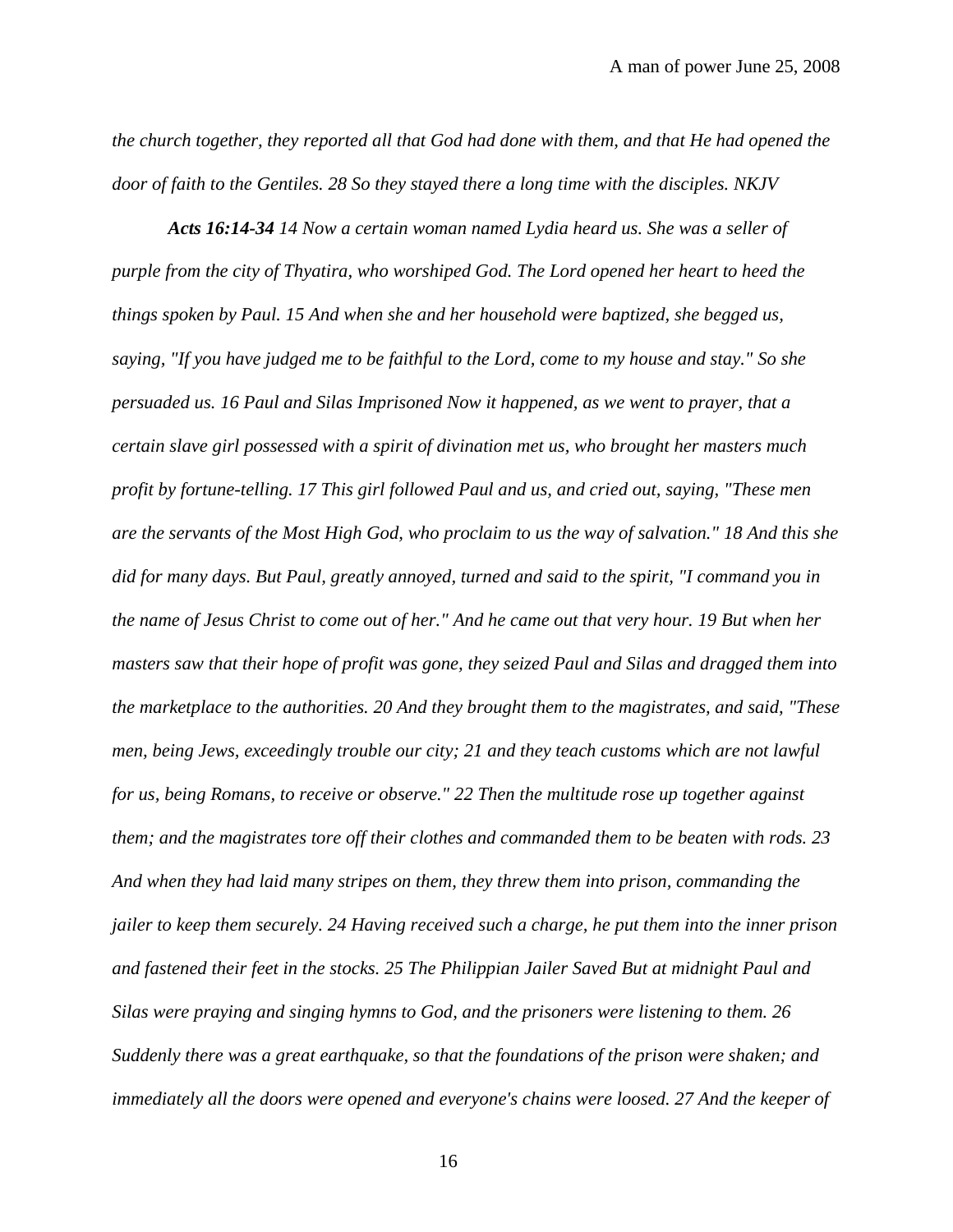*the prison, awaking from sleep and seeing the prison doors open, supposing the prisoners had fled, drew his sword and was about to kill himself. 28 But Paul called with a loud voice, saying, "Do yourself no harm, for we are all here." 29 Then he called for a light, ran in, and fell down trembling before Paul and Silas. 30 And he brought them out and said,"Sirs, what must I do to be saved?" 31 So they said,"Believe on the Lord Jesus Christ, and you will be saved, you and your household." 32 Then they spoke the word of the Lord to him and to all who were in his house. 33 And he took them the same hour of the night and washed their stripes. And immediately he and all his family were baptized. 34 Now when he had brought them into his house, he set food before them; and he rejoiced, having believed in God with all his household. NKJV*

*Acts 17:14-15 Then immediately the brethren sent Paul away, to go to the sea; but both Silas and Timothy remained there. 15 So those who conducted Paul brought him to Athens; and receiving a command for Silas and Timothy to come to him with all speed, they departed. NKJV Acts 18:5-23 When Silas and Timothy had come from Macedonia, Paul was compelled by the Spirit, and testified to the Jews that Jesus is the Christ. 6 But when they opposed him and blasphemed, he shook his garments and said to them,"Your blood be upon your own heads; I am clean. From now on I will go to the Gentiles." 7 And he departed from there and entered the house of a certain man named Justus, one who worshiped God, whose house was next door to the synagogue. 8 Then Crispus, the ruler of the synagogue, believed on the Lord with all his household. And many of the Corinthians, hearing, believed and were baptized. 9 Now the Lord spoke to Paul in the night by a vision, "Do not be afraid, but speak, and do not keep silent; 10 for I am with you, and no one will attack you to hurt you; for I have many people in this city." 11 And he continued there a year and six months, teaching the word of God among them.*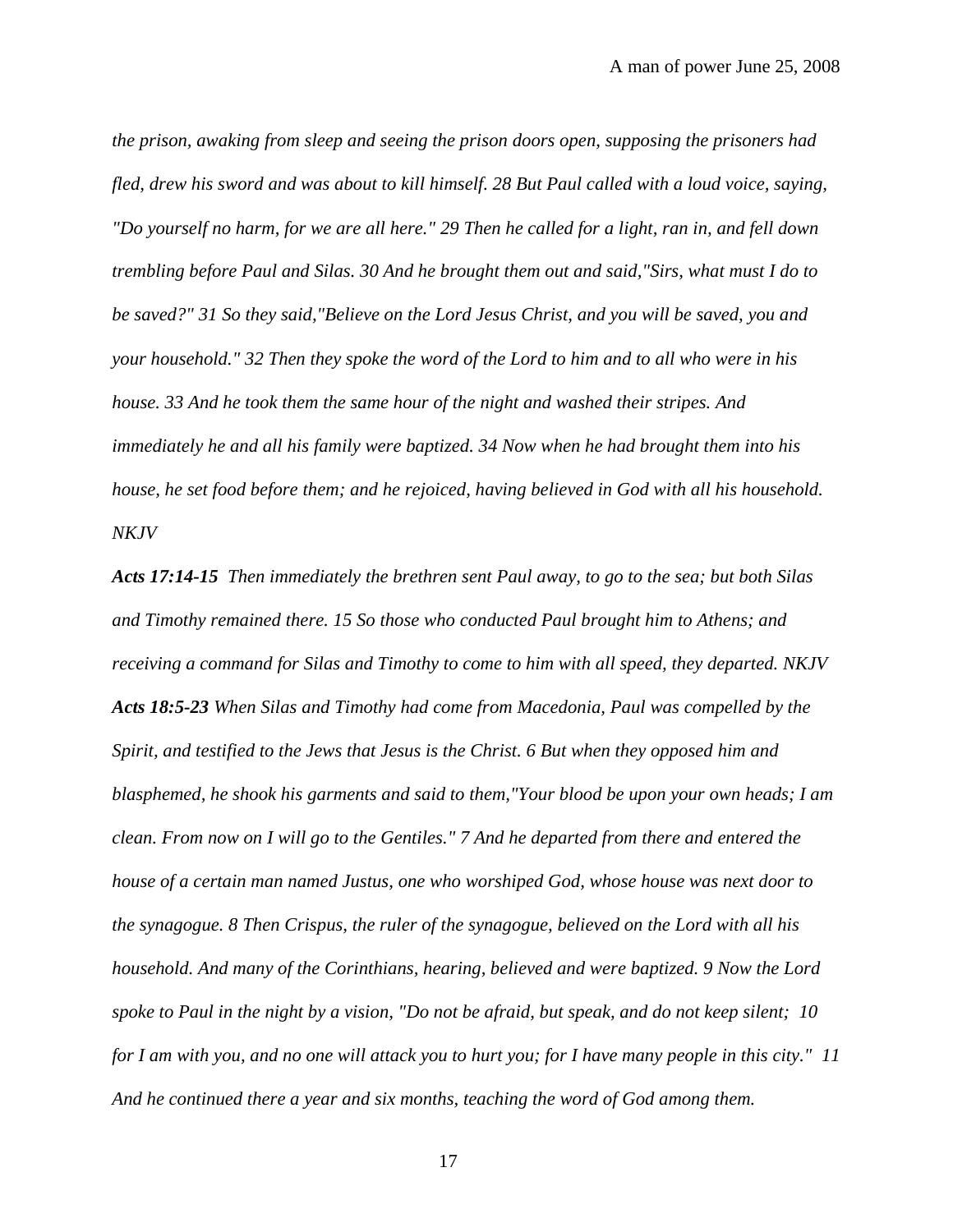*12 When Gallio was proconsul of Achaia, the Jews with one accord rose up against Paul and brought him to the judgment seat, 13 saying, "This fellow persuades men to worship God contrary to the law." 14 And when Paul was about to open his mouth, Gallio said to the Jews, "If it were a matter of wrongdoing or wicked crimes, O Jews, there would be reason why I should bear with you. 15 But if it is a question of words and names and your own law, look to it yourselves; for I do not want to be a judge of such matters." 16 And he drove them from the judgment seat. 17 Then all the Greeks took Sosthenes, the ruler of the synagogue, and beat him before the judgment seat. But Gallio took no notice of these things. 18 Paul Returns to Antioch So Paul still remained a good while. Then he took leave of the brethren and sailed for Syria, and Priscilla and Aquila were with him. He had his hair cut off at Cenchrea, for he had taken a vow. 19 And he came to Ephesus, and left them there; but he himself entered the synagogue and reasoned with the Jews. 20 When they asked him to stay a longer time with them, he did not consent, 21 but took leave of them, saying,"I must by all means keep this coming feast in Jerusalem; but I will return again to you, God willing." And he sailed from Ephesus. 22 And when he had landed at Caesarea, and gone up and greeted the church, he went down to Antioch. 23 After he had spent some time there, he departed and went over the region of Galatia* 

*and Phrygia in order, strengthening all the disciples. NKJV*

*Acts 19:9-22 But when some were hardened and did not believe, but spoke evil of the Way before the multitude, he departed from them and withdrew the disciples, reasoning daily in the school of Tyrannus. 10 And this continued for two years, so that all who dwelt in Asia heard the word of the Lord Jesus, both Jews and Greeks. 11 Miracles Glorify Christ Now God worked unusual miracles by the hands of Paul, 12 so that even handkerchiefs or aprons were brought from his body to the sick, and the diseases left them and the evil spirits went out of them. 13 Then some of*